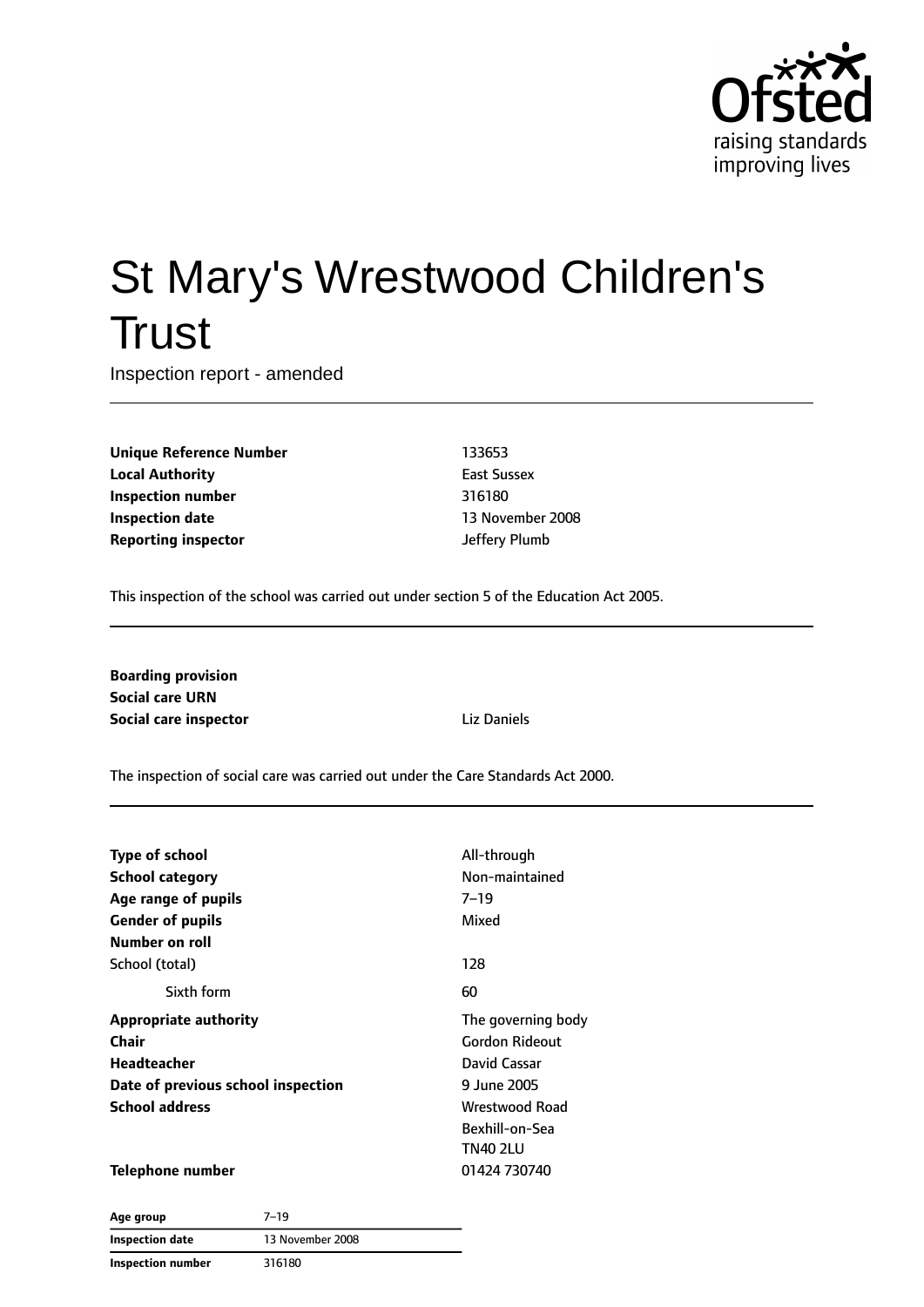**Fax number** 01424 733575

| Age group         | 7–19             |
|-------------------|------------------|
| Inspection date   | 13 November 2008 |
| Inspection number | 316180           |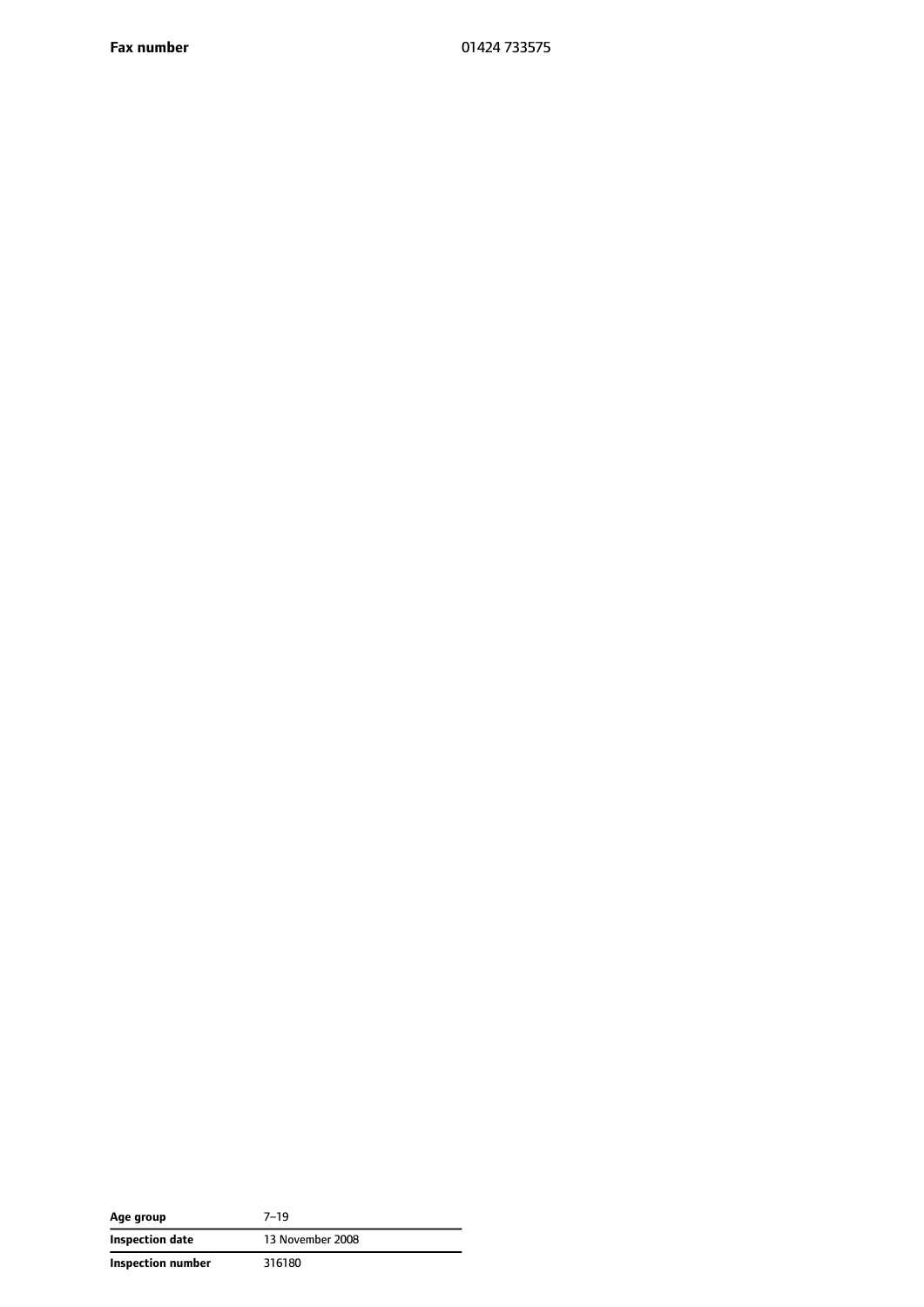# **Amended Report Addendum**

Report amended due to factual inaccuracy

© Crown copyright 2008

#### Website: www.ofsted.gov.uk

This document may be reproduced in whole or in part for non-commercial educational purposes, provided that the information quoted is reproduced without adaptation and the source and date of publication are stated.

Further copies of this report are obtainable from the school. Under the Education Act 2005, the school must provide a copy of this report free of charge to certain categories of people. A charge not exceeding the full cost of reproduction may be made for any other copies supplied.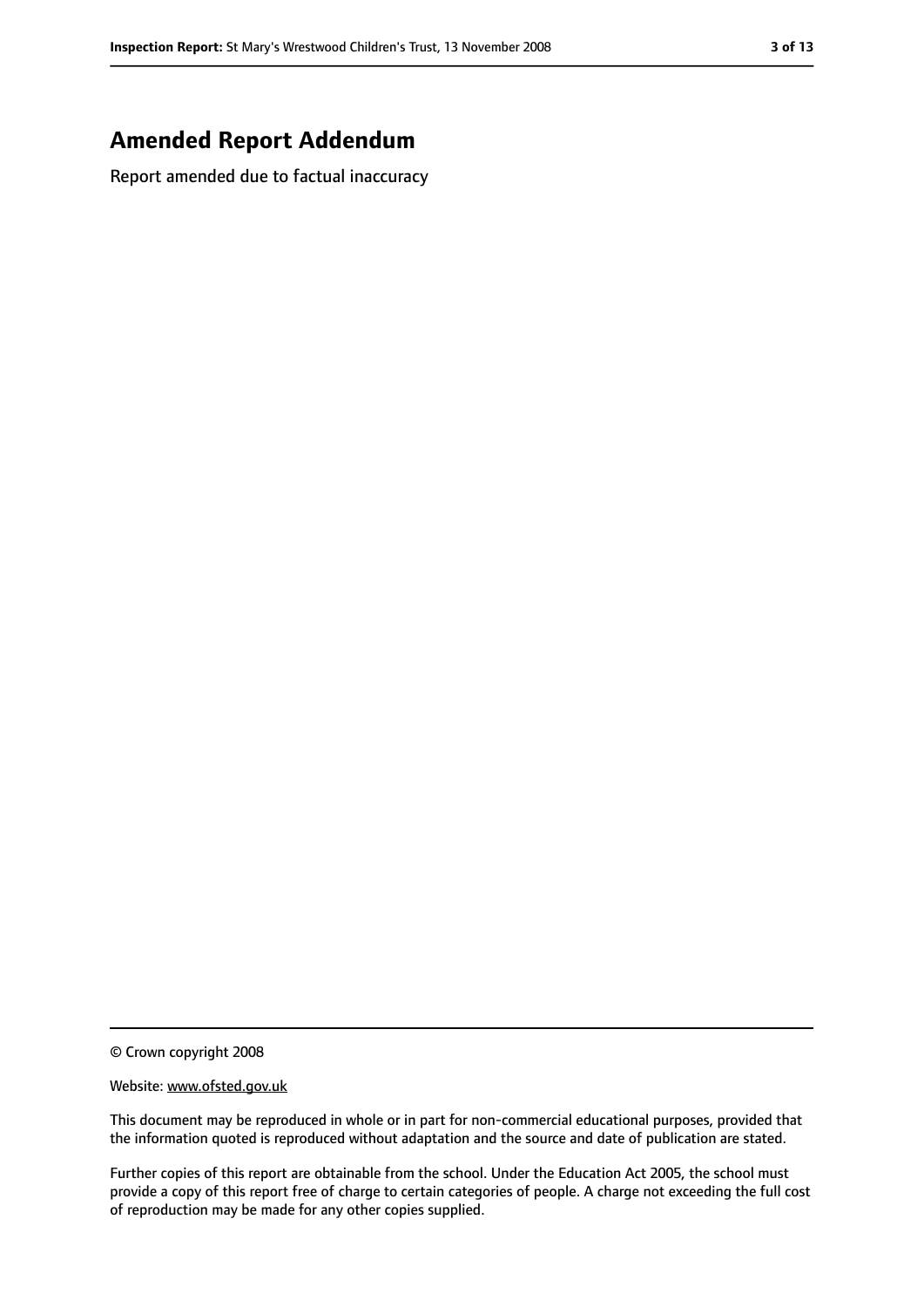# **Introduction**

The inspection was carried out by two Additional Inspectors and two Social Care inspectors.

#### **Description of the school**

St Mary's is a non-maintained mixed special school for learners with speech, language and social communication difficulties. St Mary's is a Christian Foundation. Many learners have additional areas of need including moderate learning difficulties, physical disability, hearing impairment, autistic spectrum disorders or complex medical difficulties. The trust admits learners from all over the United Kingdom. The majority of learners have a statement of special educational needs and almost all take advantage of the trust's age-appropriate boarding provision. Standards are well below the national average, reflecting the complexity of the learners' needs. The trust has 24 learners from minority ethnic backgrounds. Their language needs do not differ from those of the other learners because, like them, they have speech and language difficulties. There are three learners in public care. The trust has gained the following awards: Charter Marks, Investor in People, Positive about Disabled People Award, Healthy Schools Award, Football Association Award, the Charter Standard for Schools Award, Sports Mark Award and the Active Mark Award.

#### **Key for inspection grades**

| Grade 1 | Outstanding  |
|---------|--------------|
| Grade 2 | Good         |
| Grade 3 | Satisfactory |
| Grade 4 | Inadequate   |
|         |              |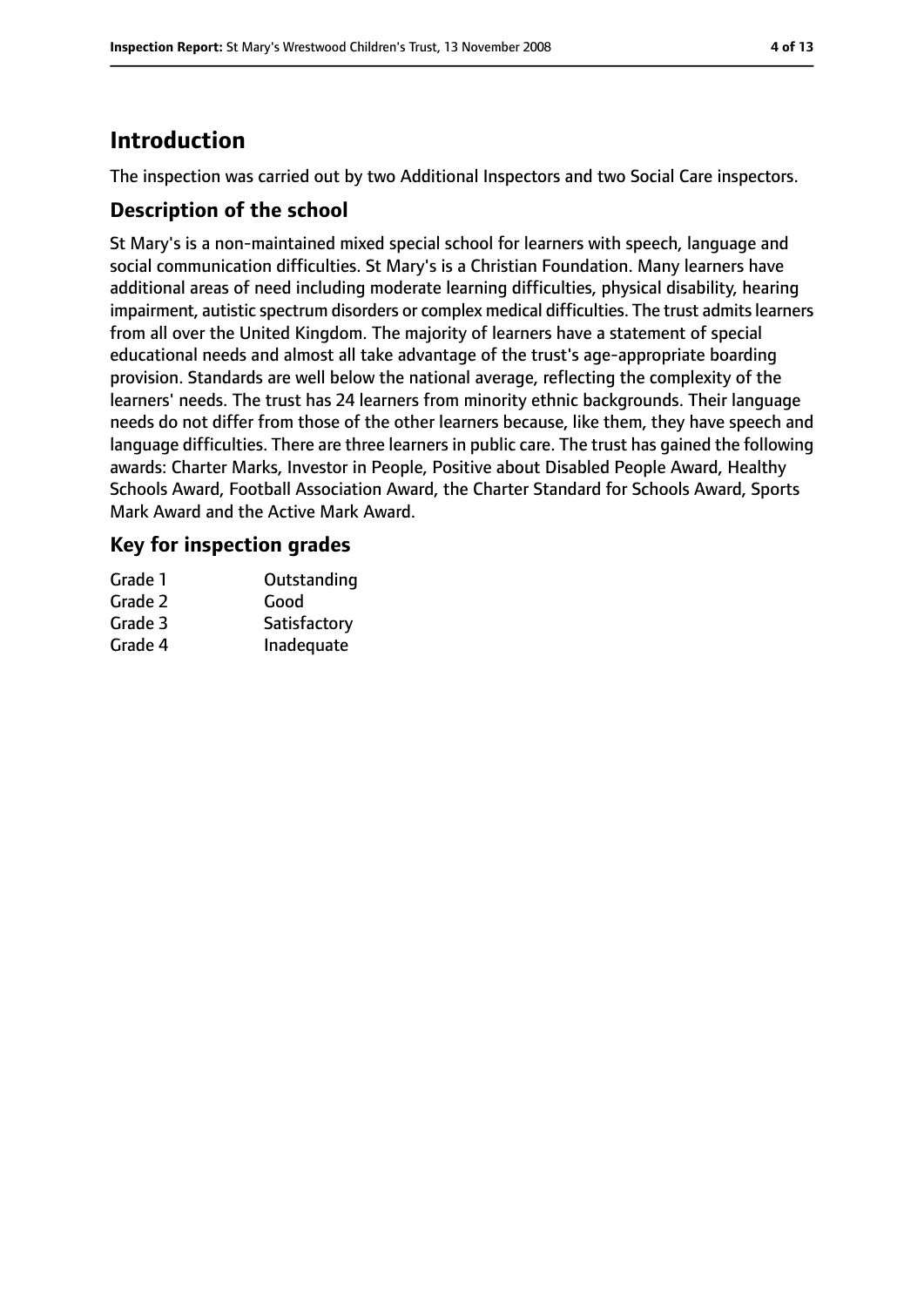# **Overall effectiveness of the school**

#### **Grade: 1**

This is an outstanding school. The principal and dedicated staff team refuse to accept learners' disabilities as a barrier to learning. They work ceaselessly to ensure outstanding resources such as modified furniture, tools and high quality electronic communication aids, are accessible to all learners so that they can access the rich curriculum provided and excel as learners. Consequently, student achievement, particularly in communication and independent mobility, is outstanding. Curriculum planning provides an opportunity for each student to 'reach for the sky' and achieve challenging targets. Parents are delighted with what the trust achieves for their children but the Trust does not always sufficiently engage them as partners. Achievement in English, mathematics and science is outstanding. Teaching is outstanding; it engages all learners and accelerates their learning. Learners become confident and secure very quickly in this supportive school. They make rapid gains as independent learners. Their work-related skills are particularly well developed.

Learners' well-being and personal development are outstanding. The vast majority develop important life skills such as reading a bus timetable and travelling independently and safely. They accrue budget skills and learn to plan, shop for, prepare and cook healthy meals. Through a sensory curriculum they learn practical skills to equip them for further college courses. The trust promotes learners' health and safety exceptionally well. The trust listens to learners and acts on what they say to ensure they receive dignity in their care and provide them with opportunities to excel in their learning. Behaviour and attendance are excellent.

Care, guidance and support are outstanding and integral to the success of this trust. The boarding provision is excellent. Tracking of student progress over time is excellent. The use of performance data to inform planning to raise student achievement lies at the heart of thistrust. Leadership and management at all levels are excellent. Governance very effectively supports and challenges the senior leadership team. Improvement since the last inspection has been outstanding, as is the capacity for further improvement. The trust provides outstanding value for money.

#### **Effectiveness of the sixth form**

#### **Grade: 1**

The leadership and management of the sixth form college are outstanding. Learners make outstanding progress measured against their key goals. These key goals focus on enabling them to develop the skills required to live as independently as possible. Upon leaving the sixth form college the majority of learners are equipped to enter further education colleges, enabling them to reach their full potential. The curriculum is innovative and flexible. The college plans the curriculum to meet the needs of every student. Relevant work-experience opportunities enable learners to prepare for life beyond college. Their home-base accommodation supports and promotes independent living. On a daily basis they plan and shop for their evening meal. They develop good budget and housekeeping skills. Teaching is outstanding and makes a valuable contribution to the development of learners' communication and independence skills. Accreditation opportunities open the doors to further college courses relevant to the world of work. Learners are involved in shaping their care and educational plans. They develop a good sense of their rights and understand that responsibilities go hand in hand with their rights. They show dignity and respect to others and are keen to support others less fortunate than themselves.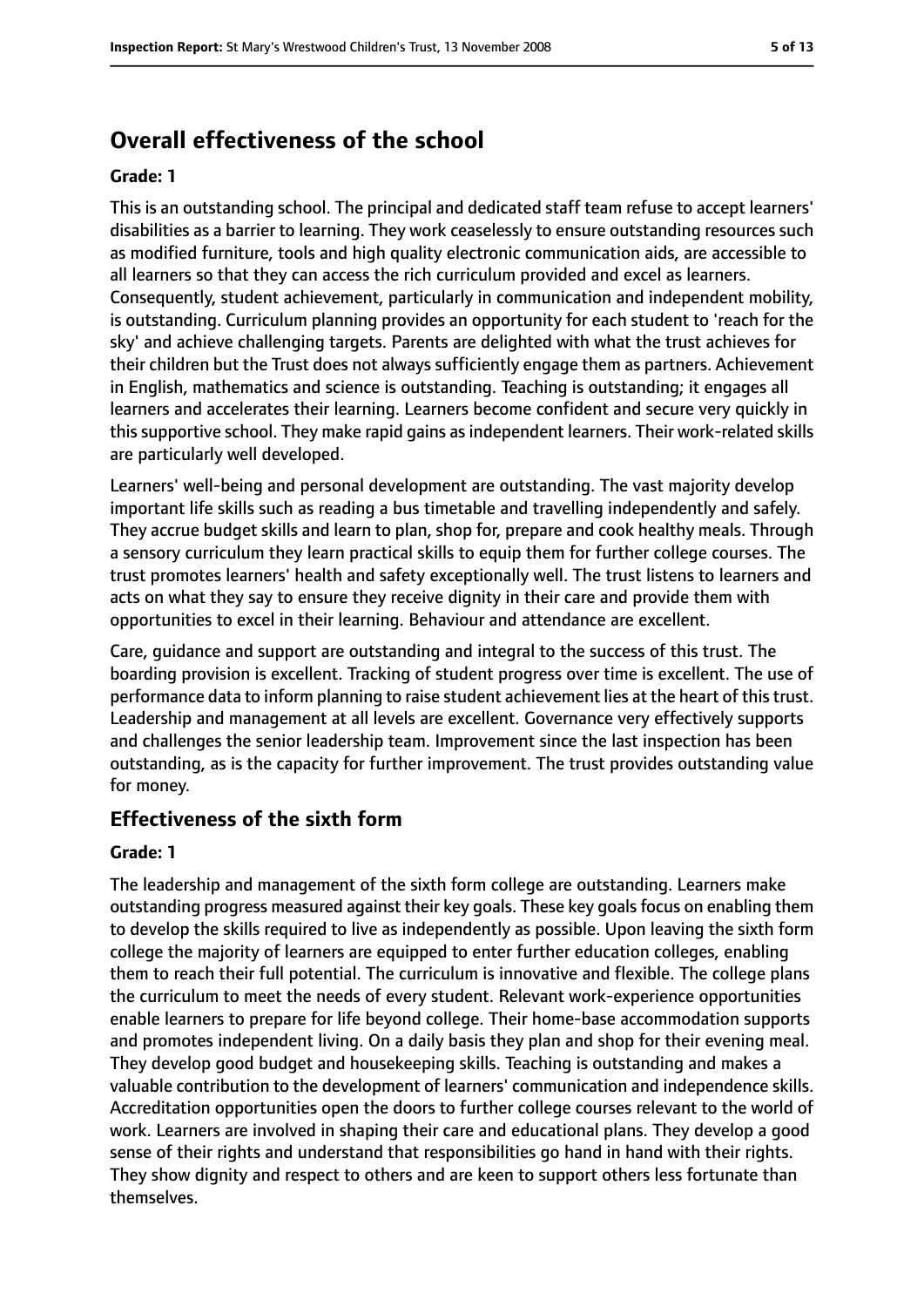### **Effectiveness of boarding provision**

#### **Grade: 1**

The boarding provision at St Mary's is outstanding and the key National Minimum Standards are exceeded.

The health of the young people at St Mary's is embedded within the Trust's waking curriculum. The Health Services Team, which includes nurses and therapists, plays an integral part in each young person's assessment and the subsequent development of their Individual Learning Plan (ILP). The ILP clearly includes the holistic health needs of each young person, and individual protocols then provide additional support for managing those with complex needs. The nurses employed all hold current registration; they work closely with the medical officer and paediatrician who attend the trust. Medication management within the Trust is complex; medications are safely managed and administration can be tracked, although some records are fragmented.

The quality of food provision at the Trust is high and provided by an enthusiastic, experienced and qualified team who deliver balanced menus and cater for a large number of different specialised diets. Menus are well publicised in appropriate formats that enable choice for all the young people.

The Trust aims to ensure the young people's welfare is promoted and they are kept safe. Privacy is respected and staff demonstrate a clear understanding about maintaining confidentiality. Complaints are well managed, recorded and monitored; one person now coordinates concerns raised by the young people, while formal complaints are recorded and appropriately investigated. Robust policies and procedures ensure any allegations of abuse or concerns are coordinated through a named staff member forsafeguarding. A comprehensive training programme ensures all staff have a basic knowledge, and the proposal for additional training in the residences is an excellent development. Bullying is minimal and any instances are well managed. Similarly, behaviour is well managed and incidences of disruptive behaviour are minimal. Key staff are trained in 'Team Teach' and there remains a low incidence of restraint. Behaviour management is well monitored although the monitoring of sanctions within the college residences is less structured than within the school residences.

Positive steps are taken to ensure the young people, staff and visitors to St Mary's are safe. There are comprehensive risk assessments which are reviewed appropriately. Unannounced fire drills are well executed and any identified risks explored. There is excellent monitoring for all visitors to St Mary's and keypad entry for all external doors prevents inappropriate public access. Personnel staff have recently undertaken the Department for Children, Schools and Families (DCSF) training in safer recruitment, and relevant policies and procedures have subsequently been reviewed. Appropriate checks are made and all staff have an enhanced Criminal Records Bureau (CRB) check. Shift leaders ensure that any new staff are appropriately supported.

The promotion of equality and diversity is outstanding. The homely environment of the residences underpins each young person's ability to absorb learning. Activities specifically support each young person's developmental needs as well as academic achievement. Activities and advice within the houses are also clearly aligned to the physical, social and health education within the curriculum and are appropriate to each young person's age and intellectual ability. For the minority of young people who have different cultural needs, staff have clearly liaised with parents to ensure those needs are met. The Trust has strong and positive contact with parents. There are many opportunities for the young people's views to be heard. Information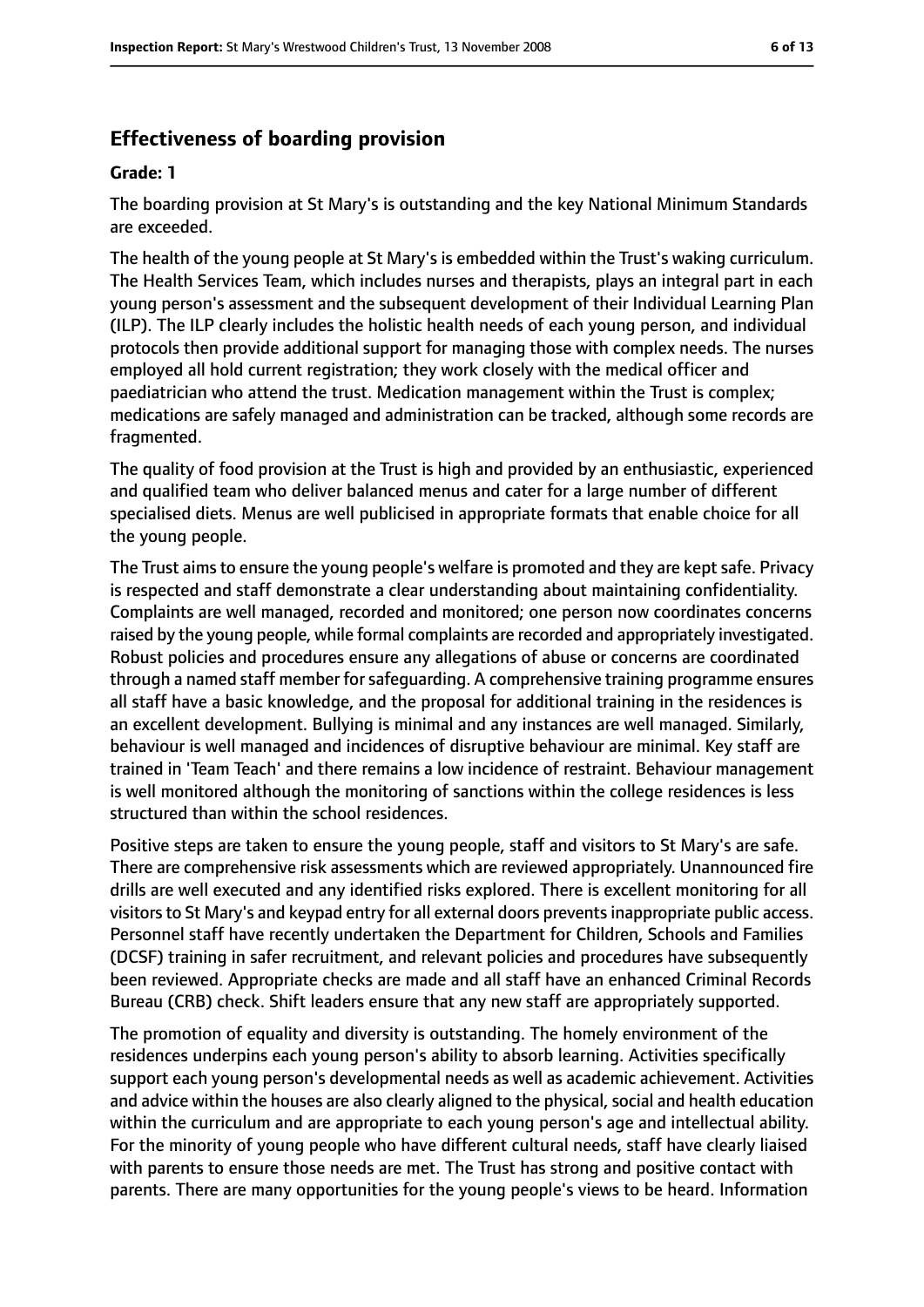is communicated through words, pictures, symbols and signing and staff are trained in the different methods of communication needed. An independent person is also readily available and her details well publicised within the residences.

Nine houses, two of which are off-site, provide the residential accommodation at the Trust. The homes are being continually modified and adapted to meet the very complex needs of the young people. Bedrooms and communal areas are spacious and the excellent kitchen and laundry facilities enable social integration as well as the development of independence.

A comprehensive Statement of Intent identifies how the Trust cares for the young people, through the waking curriculum. An experienced and qualified staff team care for the young people in the residences, supported by a full multidisciplinary team. All staff undertake a thorough induction; supervision, alongside an improved appraisal process, ensures staff are well supported and monitored. In addition, the Trust actively supports the staff with training to achieve appropriate qualifications.

There are now thorough monitoring processes in place across the Trust. Internal monitoring has been delegated to the appropriate personnel and overseen by the principal and chief executive officer through the heads of department. Governors' visits are undertaken each term and, in addition, a detailed annual report to the governors includes a review of the operation and resourcing of the Trust's residential provision for the young people.

#### **What the school should do to improve further**

- Build on the systems in place to work in partnership with parents to further enhance learners' learning and raise their achievement.
- Ensure that there is evidence that the sanctions issued within the college residences are monitored to ensure they are fair and consistent as required by National Minimum Standard 10.

# **Achievement and standards**

#### **Grade: 1**

Achievement is outstanding. Although standards reached by learners are below national averages, learners achieve very well given their capabilities and starting points. Learners make rapid progress in English, mathematics and science. With the support of signing and use of electronic communication aids, learners communicate successfully. Astheir communication improvesthey become less frustrated and engage with learning. Gains in writing using symbols are very good. By Key Stage 4 the vast majority of learners have the necessary literacy skills to follow nationally accredited courses, which equip them with the skills required in the workplace. Progress in mathematics is outstanding across Key Stage 2 to Key Stage 4. By Key Stage 4, many learners tell the time accurately, interpret bus timetables and shop using money. In science learners ask deep questions and independently engage in problem-solving activities with confidence.

Careful positioning in the food technology room and suitably adapted utensils enable learners to develop the important life skill of planning, preparing and cooking a healthy meal on a tight budget. The removal of barriers to learning using adapted switches, modified tools and imaginative positioning in well-designed chairs makes a valuable contribution to learners' outstanding achievement across all subjects. Understanding of the difficulties experienced by learners with hearing and visual impairment and skilful matching of work and resources to their needs enables them to make the same progress as their peers. Skilful behaviour management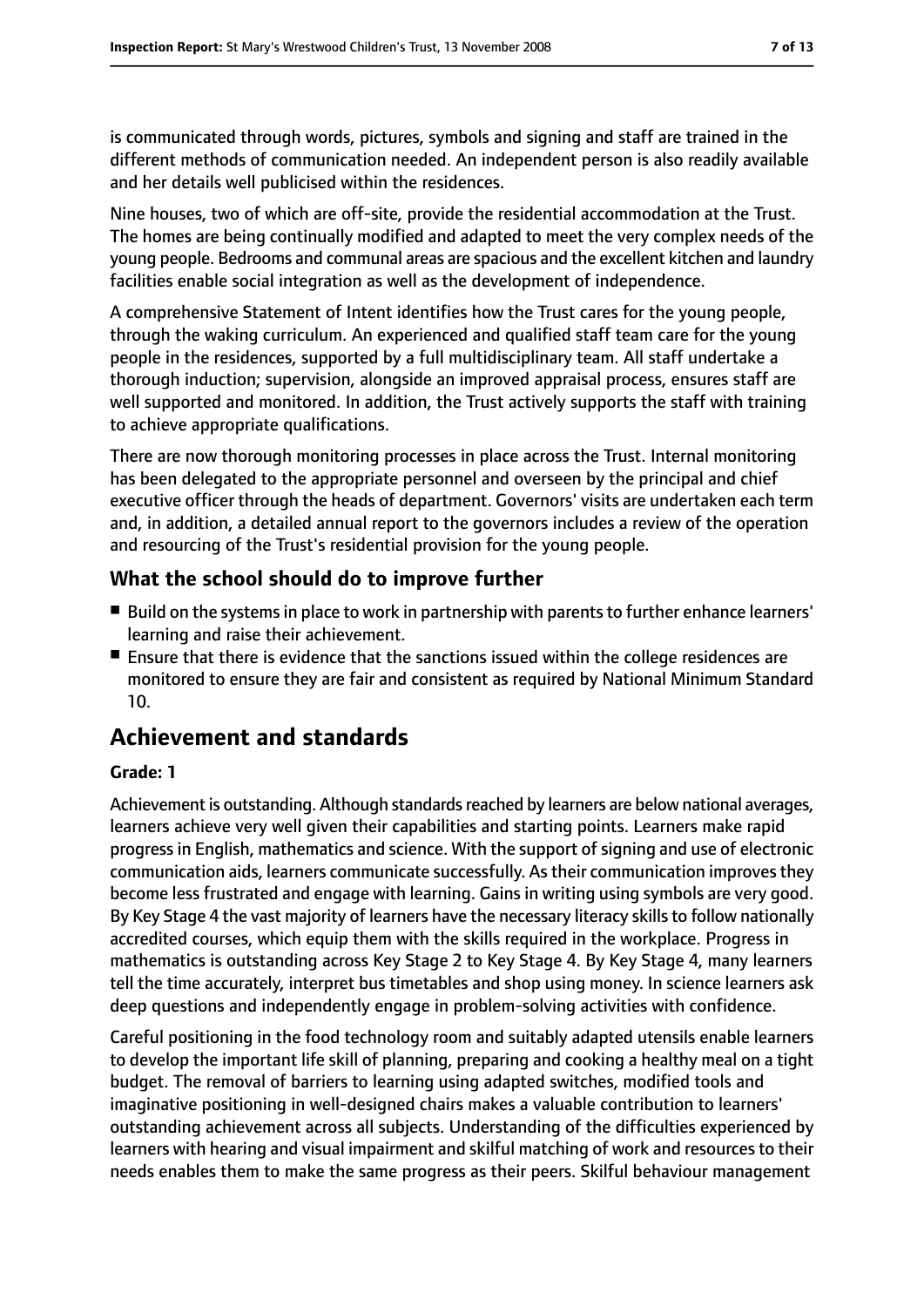of learners with autism enables them to improve their access to learning. Most learners in public care exceed their challenging learning targets.

# **Personal development and well-being**

#### **Grade: 1**

Learners thoroughly enjoy school. They have positive attitudes to learning. They say that their challenging lessons are also fun experiences. In a drama lesson focused on learning about trust, learners burst into raucous laughter as they attempted to disentangle themselves safely from their partner in a rope tie. Learners confidently express their views through a vibrant trust council. They asked for more widgit software programs to assist them in their writing. The trust responded positively and standards in writing have improved. The trust successfully promotes learners' interest in healthy eating and taking regular exercise. Learners say, 'Eating fruit is better for us than burgers and chips'. The trust addresses learners' emotional and mental health needs exceptionally well. Learners learn the difference between safe and unsafe touch and, when ready, they learn how to travel independently and safely. Older learners care for younger learners. Learnerslearn to take responsibility for each other. Enterprise projects develop learners' work-related skills and they learn budget management skills. Behaviour is excellent. Skilful behaviour management techniques support learners with challenging needs related behaviours exceptionally well. Attendance is excellent because learnerslove coming to school. The spiritual, moral, social and cultural development of learners, including their awareness of cultural diversity, is excellent.

# **Quality of provision**

#### **Teaching and learning**

#### **Grade: 1**

Teaching sparkles because of the enthusiasm of a dedicated team of teachers, support assistants and therapists who work ceaselessly to remove barriers to learning for every student. The sensory, hands-on experiences they plan for learners in all subjects engage them as learners. Relationships are excellent in every class and so learners are confident to take risks in a safe environment and this accelerates their learning. Teachers rigorously use assessment to plan the next steps for learning lesson by lesson. Consequently, learners make excellent progress in the areas most important to them at that particular time. 'Joined-up working' between all professionals is the magical ingredient. For example, work by an occupational therapist on developing learners' motor skills and positional language feeds their learning about Newton's measurement of forces in science. Excellent planning coupled with skilful development of learners' communication skills across all subjects ensures that all learners move forward quickly with their learning.

#### **Curriculum and other activities**

#### **Grade: 1**

Relevant, innovative and creative, the curriculum effectively meets the needs of each student. Each student has an individual tailor-made learning programme with key goals, which are most important in their development. Therapy is integral to the curriculum and removes barriers so that learners access learning safely. Suitably modified, the National Literacy and Numeracy Strategies develop learners' communication skills and practical mathematical skills exceptionally well. There is a strong focus on vocational education and the development of learners'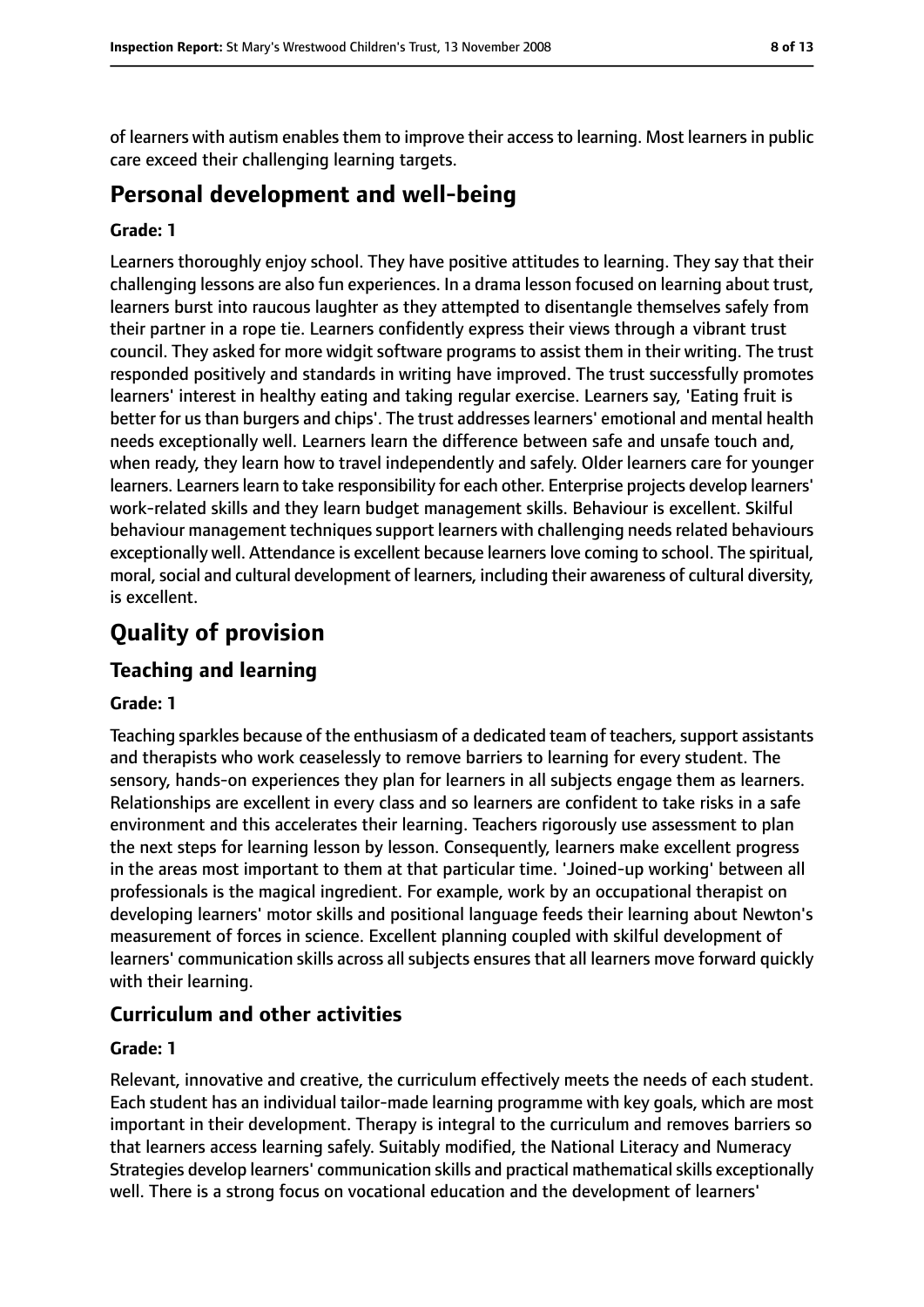independence. Excellent electronic communication aids support learners with their talking and a range of switches enable non-ambulant learners to propel and even dance in their wheelchairs on their own. The trust works hard to latch on to learners' interests through a project and collaborative-based curriculum. For example, based on their own musical interests, they are encouraged to design a cover for a compact disc. The provision for personal, social, health and citizenship education is outstanding. The range of extra-curricular activities, visits and visitors to enrich the curriculum is outstanding. Exciting outdoor activities make a very valuable contribution to learners' social skills development while promoting enrichment and joy in their learning experience.

#### **Care, guidance and support**

#### **Grade: 1**

Therapists work in a very effective partnership with dedicated education staff to support learners with disabilities in overcoming difficulties and so accelerate their learning. The speech and language therapy support enables learners to communicate independent choices and, as they say, to believe in what they can accomplish. Excellent collaborative planning between occupational therapists and teachers ensure 'joined-up working' that benefitslearners' learning, and care workers in the boarding provision make a valuable contribution to the development of learners' social skills. Induction and transition arrangements are excellent. External careers support is very valuable and supports learners in accessing suitable vocational courses at colleges of further education. Parents are thrilled with what the trust achieves for their children, but the trust does not sufficiently engage them as partners in supporting their children's learning. Risk assessments, including student behaviour, are detailed and thorough. Robust child-protection procedures are in place and meet government guidelines. Learners say that they feel safe. The system for tracking learners' academic and social progress is outstanding. The trust uses it very effectively to set learners challenging targets to raise their achievement.

# **Leadership and management**

#### **Grade: 1**

The Principal has extensive responsibilities as he also runs the charitable trust that supports the school and college. He provides a clearly articulated and inspirational vision. Shared by all staff, it focuses on removing barriers to learning for learners with disabilities, and developing their work-related and independent life skills. The success lies in the outstanding collaborative planning between therapists, educational staff and care staff. The team provide every student with opportunities to reach his/her maximum potential. The dedicated leadership team are clear about their responsibilities and roles and make a valuable contribution to developing an innovative curriculum and raising student achievement. The trust knows its strengths and areas for development and plans exceptionally well for improvement. The leadership team ensures that the trust plays a very significant role in the local community. The diversity of the trust's community is celebrated. The rubric used to monitor teaching and learning is rigorous but non-threatening. It gives excellent feedback to teachers and develops them. Whole-school strategic planning involves learners in the process. It is an excellent planning model and brings about rapid improvements in the education of the learners. Governance is outstanding and makes a very valuable contribution to the success of this outstanding trust.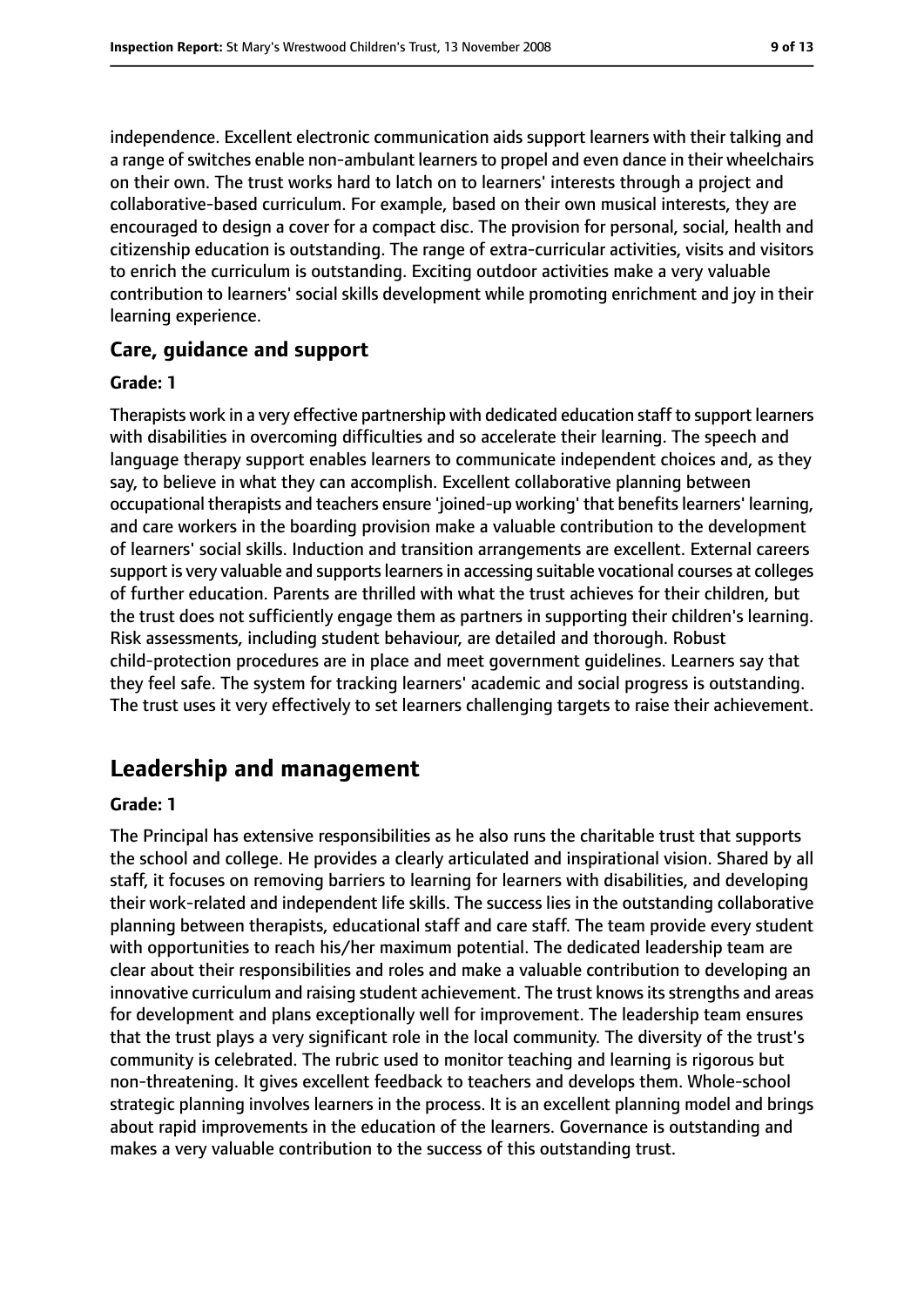**Any complaints about the inspection or the report should be made following the procedures set out in the guidance 'Complaints about school inspection', which is available from Ofsted's website: www.ofsted.gov.uk.**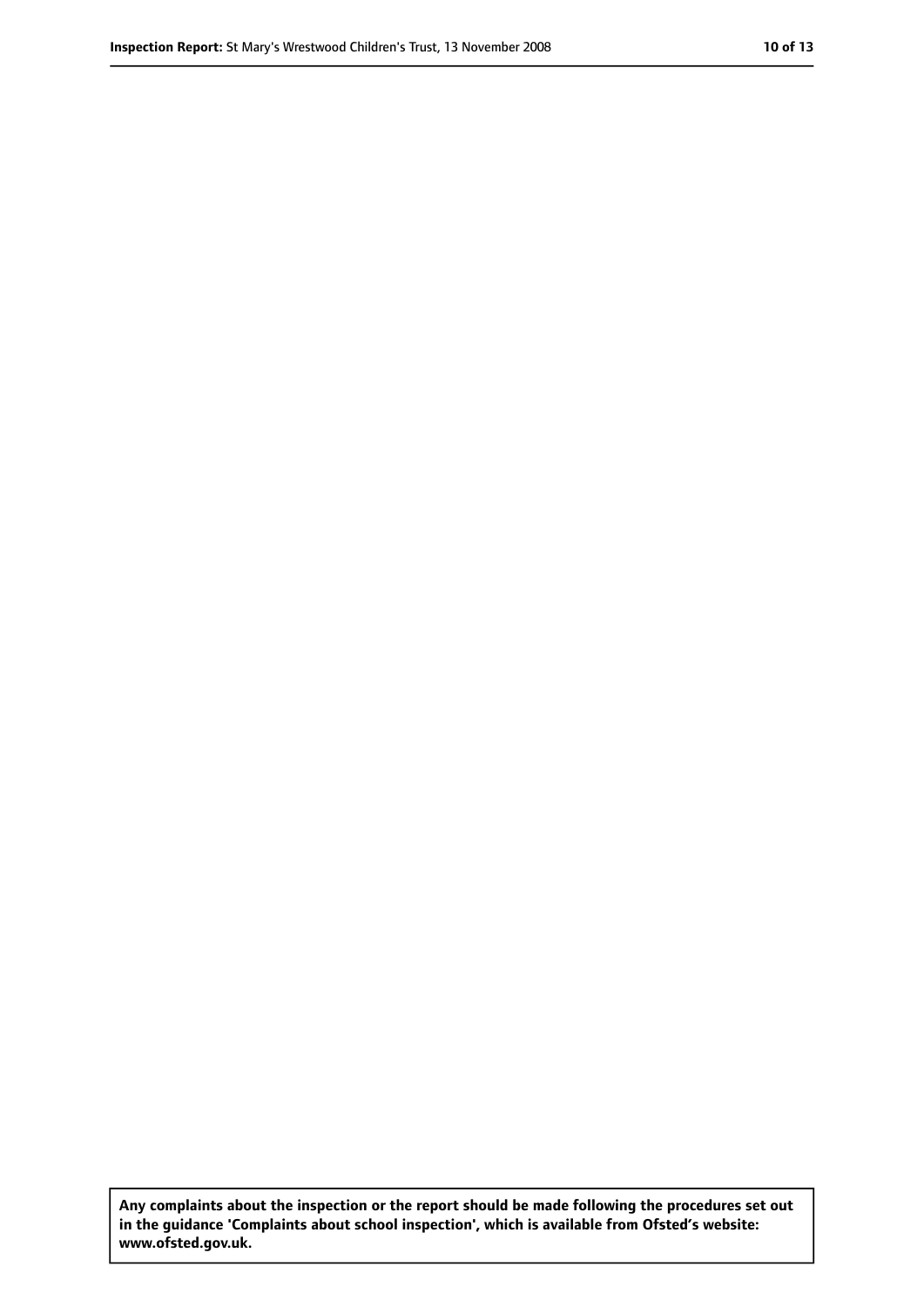# **Inspection judgements**

| Key to judgements: grade 1 is outstanding, grade 2 good, grade 3 | <b>School</b><br><b>Overall</b> | $16-19$ |
|------------------------------------------------------------------|---------------------------------|---------|
| satisfactory, and grade 4 inadequate                             |                                 |         |

#### **Overall effectiveness**

| How effective, efficient and inclusive is the provision of<br>education, integrated care and any extended services in<br>meeting the needs of learners? |     |     |
|---------------------------------------------------------------------------------------------------------------------------------------------------------|-----|-----|
| Effective steps have been taken to promote improvement since<br>the last inspection                                                                     | Yes | Yes |
| How well does the school work in partnership with others to<br>promote learners' well being?                                                            |     |     |
| The effectiveness of boarding provision                                                                                                                 |     |     |
| The capacity to make any necessary improvements                                                                                                         |     |     |

### **Achievement and standards**

| How well do learners achieve?                                                                               |  |
|-------------------------------------------------------------------------------------------------------------|--|
| The standards <sup>1</sup> reached by learners                                                              |  |
| How well learners make progress, taking account of any<br>significant variations between groups of learners |  |
| How well learners with learning difficulties and/or disabilities<br>make progress                           |  |

<sup>&</sup>lt;sup>1</sup>Grade 1 - Exceptionally and consistently high; Grade 2 - Generally above average with none significantly below average; Grade 3 - Broadly average to below average; Grade 4 - Exceptionally low.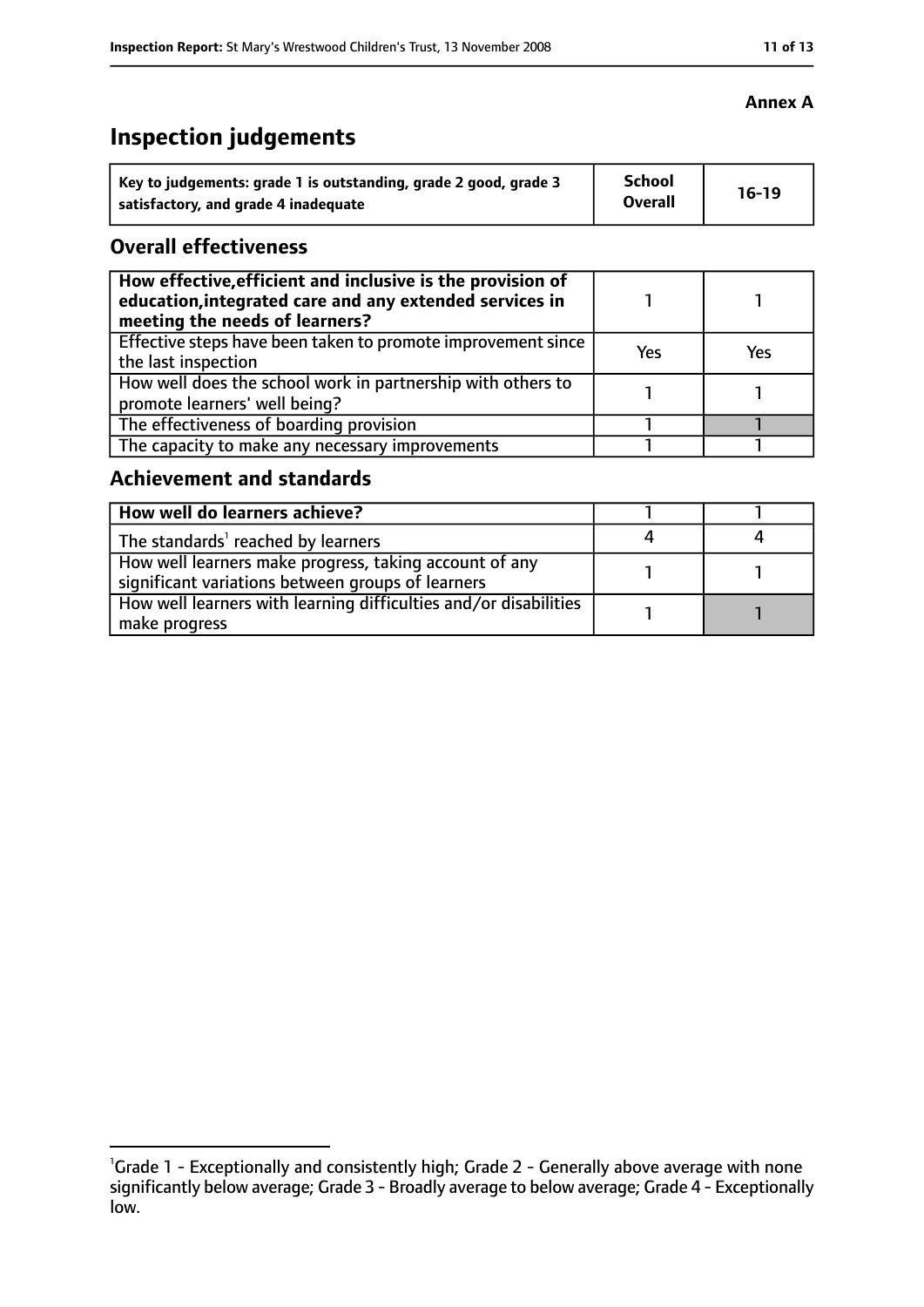# **Personal development and well-being**

| How good are the overall personal development and<br>well-being of the learners?                                 |  |
|------------------------------------------------------------------------------------------------------------------|--|
| The extent of learners' spiritual, moral, social and cultural<br>development                                     |  |
| The extent to which learners adopt healthy lifestyles                                                            |  |
| The extent to which learners adopt safe practices                                                                |  |
| The extent to which learners enjoy their education                                                               |  |
| The attendance of learners                                                                                       |  |
| The behaviour of learners                                                                                        |  |
| The extent to which learners make a positive contribution to<br>the community                                    |  |
| How well learners develop workplace and other skills that will<br>contribute to their future economic well-being |  |

# **The quality of provision**

| $\mid$ How effective are teaching and learning in meeting the<br>full range of learners' needs?       |  |
|-------------------------------------------------------------------------------------------------------|--|
| How well do the curriculum and other activities meet the range<br>of needs and interests of learners? |  |
| How well are learners cared for, quided and supported?                                                |  |

# **Leadership and management**

| How effective are leadership and management in raising<br>achievement and supporting all learners?                                                 |     |     |
|----------------------------------------------------------------------------------------------------------------------------------------------------|-----|-----|
| How effectively leaders and managers at all levels set clear<br>direction leading to improvement and promote high quality of<br>care and education |     |     |
| How effectively leaders and managers use challenging targets<br>to raise standards                                                                 |     |     |
| The effectiveness of the school's self-evaluation                                                                                                  |     |     |
| How well equality of opportunity is promoted and discrimination<br>eliminated                                                                      |     |     |
| How well does the school contribute to community cohesion?                                                                                         |     |     |
| How effectively and efficiently resources, including staff, are<br>deployed to achieve value for money                                             |     |     |
| The extent to which governors and other supervisory boards<br>discharge their responsibilities                                                     |     |     |
| Do procedures for safeguarding learners meet current<br>qovernment requirements?                                                                   | Yes | Yes |
| Does this school require special measures?                                                                                                         | No  |     |
| Does this school require a notice to improve?                                                                                                      | No  |     |